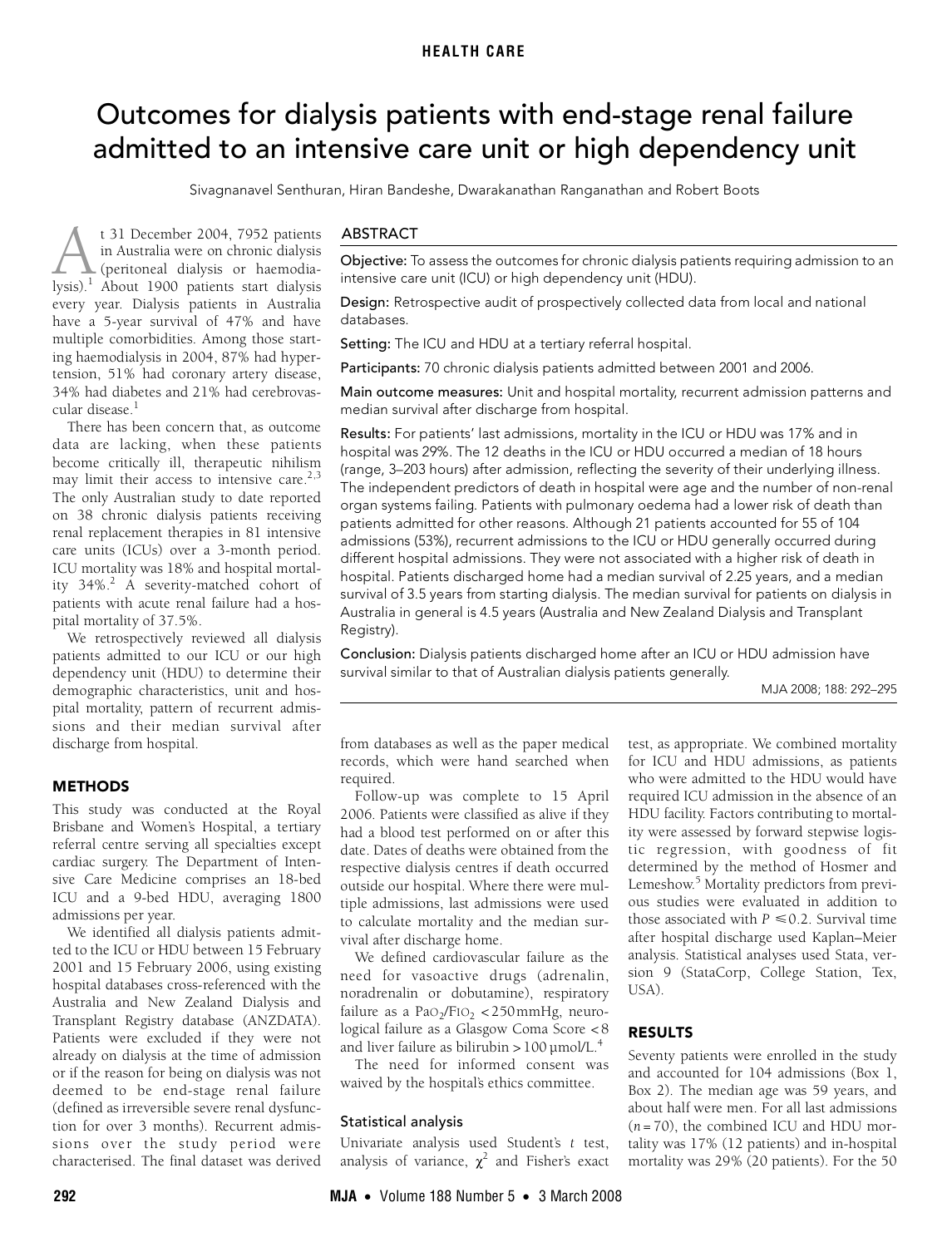# 1 Characteristics of 104 hospital admissions of 70 dialysis patients admitted to the ICU or HDU, February 2001 to February 2006

|                                             | Admitted to ICU         | Admitted to HDU         | All admissions          |  |
|---------------------------------------------|-------------------------|-------------------------|-------------------------|--|
| Characteristic                              | $(n=72)$                | $(n = 32)$              | $(n = 104)$             |  |
| Age (years): mean $\pm$ SD (range)          | $55.7 \pm 15.6$ (17-81) | $55.5 \pm 18.1$ (18-84) | $57.4 \pm 16.3$ (17-84) |  |
| Sex female                                  | 36 (50%)                | 14 (44%)                | 50 (48%)                |  |
| APACHE II score: mean ± SD<br>(range)       | $26.5 \pm 9.3$ (5-44)   | $20.9 \pm 6.3 (7 - 32)$ | $24.8 \pm 8.8$ (5-44)   |  |
| SAPS II score: mean ± SD<br>(range)         | $41 \pm 16.4$ (7-85)    | $32 \pm 9.3$ (17-53)    | $38 \pm 15.1$ (7–85)    |  |
| Median stay in ICU or HDU<br>(days) (range) | $2(1-27)$               | $2(1-55)$               | $2(1-55)$               |  |
| Median hospital stay (days)<br>(range)      | $12(1 - 136)$           | $15(2 - 59)$            | $12.5(1 - 136)$         |  |
| <b>Admission source</b>                     |                         |                         |                         |  |
| Emergency department                        | 23 (32%)                | 5 (16%)                 | 28 (27%)                |  |
| Operating theatre                           | 18 (25%)                | 11 (34%)                | 29 (27%)                |  |
| Ward                                        | 25 (35%)                | 12 (38%)                | 37 (36%)                |  |
| Another hospital                            | 6(8%)                   | 4 (12%)                 | 10 (10%)                |  |
| <b>Admission type</b>                       |                         |                         |                         |  |
| Medical (all emergencies)                   | 58 (81%)                | 18 (56%)                | 76 (73%)                |  |
| Surgical (emergency)                        | 8 (11%)                 | 8 (25%)                 | 16 (15%)                |  |
| Surgical (non-urgent elective)              | 6(8%)                   | 6 (19%)                 | 12 (12%)                |  |
| Outcome after this admission*               |                         |                         |                         |  |
| Died in ICU or HDU                          | 11 (15%)                | 1 (3%)                  | 12 (12%)                |  |
| Died in hospital (including ICU<br>and HDU) | 17 (24%)                | 3(9%)                   | 20 (19%)                |  |
| Reasons for admission                       |                         |                         |                         |  |
| Pulmonary oedema                            | 19 (26%)                | 4 (13%)                 | 23 (22%)                |  |
| Sepsis                                      | 15 (21%)                | 3 (9%)                  | 18 (17%)                |  |
| After bowel surgery                         | 10 (14%)                | 2(6%)                   | 12 (11%)                |  |
| Cardiac arrest                              | 9(12%)                  | 1(3%)                   | 10 (10%)                |  |
| Neurological                                | 5(7%)                   | 3(9%)                   | 8(8%)                   |  |
| After other medical                         | 5(7%)                   | 3(9%)                   | 8(8%)                   |  |
| After vascular surgery                      | 0                       | 5(16%)                  | 5(5%)                   |  |
| Hyperkalaemia                               | 2(3%)                   | 2(6%)                   | 4 (4%)                  |  |
| After other surgery                         | 7 (10%)                 | 6 (19%)                 | 13 (13%)                |  |
| Other cardiac                               | 0                       | 3(9%)                   | 3(3%)                   |  |

Numbers are n except where specified. ICU = intensive care unit. HDU = high dependency unit.

APACHE = Acute Physiology and Chronic Health Evaluation. SAPS = Simplified Acute Physiology Score. \* Some patients were admitted more than once. ◆

patients discharged from hospital after the final admission, the median survival was 2.25 years, or 27 months (interquartile range, 12.1–33.1 months). The median survival for this discharged cohort, from the start of their dialysis, was 42 months (3.5 years).

Twenty-one patients (30%) had recurrent admissions to the ICU or HDU and accounted for 55 of the 104 admissions. Five of 21 patients (24%) had readmissions to intensive care within a single hospital admission and contributed 10 of the 55 (18%) recurrent admissions. Most patients had their recurrent admissions to ICU or HDU during entirely different hospital admissions. The need for recurrent admissions was not associated with in-hospital mortality. Of the 55 recurrent admissions, only 10 were due to pulmonary oedema,

# 2 Treatment and disease characteristics of 70 dialysis patients during last admission to the ICU or HDU

| Characteristic                                                                                                                                                                                                                                                                                                                                                                                                        | $(n=70)$             |  |  |  |
|-----------------------------------------------------------------------------------------------------------------------------------------------------------------------------------------------------------------------------------------------------------------------------------------------------------------------------------------------------------------------------------------------------------------------|----------------------|--|--|--|
| Median duration (months) of<br>dialysis before this admission<br>(range)                                                                                                                                                                                                                                                                                                                                              | 27<br>$(0.48 - 278)$ |  |  |  |
| Dialysis type                                                                                                                                                                                                                                                                                                                                                                                                         |                      |  |  |  |
| Haemodialysis                                                                                                                                                                                                                                                                                                                                                                                                         | 54 (77%)             |  |  |  |
| Peritoneal dialysis                                                                                                                                                                                                                                                                                                                                                                                                   | 16 (23%)             |  |  |  |
| Cause of renal failure                                                                                                                                                                                                                                                                                                                                                                                                |                      |  |  |  |
| Diabetes mellitus                                                                                                                                                                                                                                                                                                                                                                                                     | 20 (29%)             |  |  |  |
| Glomerulonephritis                                                                                                                                                                                                                                                                                                                                                                                                    | 19 (27%)             |  |  |  |
| Renovascular disease*                                                                                                                                                                                                                                                                                                                                                                                                 | 10 (14%)             |  |  |  |
| Analgesic use                                                                                                                                                                                                                                                                                                                                                                                                         | 7 (10%)              |  |  |  |
| Reflux nephropathy                                                                                                                                                                                                                                                                                                                                                                                                    | 5(7%)                |  |  |  |
| Unknown                                                                                                                                                                                                                                                                                                                                                                                                               | 4 (6%)               |  |  |  |
| ∩ther                                                                                                                                                                                                                                                                                                                                                                                                                 | 2(3%)                |  |  |  |
| Interstitial nephritis                                                                                                                                                                                                                                                                                                                                                                                                | 1(1%)                |  |  |  |
| Obstructive nephropathy                                                                                                                                                                                                                                                                                                                                                                                               | 1(1%)                |  |  |  |
| Polycystic kidney                                                                                                                                                                                                                                                                                                                                                                                                     | 1(1%)                |  |  |  |
| Renal support in ICU or HDU <sup>†</sup>                                                                                                                                                                                                                                                                                                                                                                              |                      |  |  |  |
| <b>CWHDF</b>                                                                                                                                                                                                                                                                                                                                                                                                          | 23 (33%)             |  |  |  |
| IHD                                                                                                                                                                                                                                                                                                                                                                                                                   | 19 (27%)             |  |  |  |
| Continuous ambulatory<br>peritoneal dialysis                                                                                                                                                                                                                                                                                                                                                                          | 2(3%)                |  |  |  |
| <b>IHD and CVVHDF</b>                                                                                                                                                                                                                                                                                                                                                                                                 | 1 (1%)               |  |  |  |
| Automated peritoneal dialysis                                                                                                                                                                                                                                                                                                                                                                                         | 1 (1%)               |  |  |  |
| None                                                                                                                                                                                                                                                                                                                                                                                                                  | 24 (34%)             |  |  |  |
| Numbers are n except where specified.<br>ICU = intensive care unit. HDU = high dependency<br>unit. IHD = intermittent haemodialysis.<br>CVVHDF = continuous veno-venous<br>haemodiafiltration. * Hypertension or renal artery<br>stenosis. † For all 104 admissions, CVVHDF, 30%;<br>IHD, 27%; continuous ambulatory peritoneal<br>dialysis, 3%; IHD and CVVHDF, 2%; automated<br>peritoneal dialysis, 1%; none, 37%. |                      |  |  |  |

with one patient accounting for five of these admissions. The remaining admissions all had different causes.

The features distinguishing survivors and those who died in the ICU or HDU are compared in Box 3.

In the stepwise forward logistic regression model, the independent predictors of ICU and HDU mortality were age (adjusted odds ratio [AOR], 1.10; 95% confidence interval [CI], 1.01–1.17; *P =* 0.03) and number of non-renal organ failures (AOR, 9.10; 95% CI, 2.03–40.60; *P* = 0.004; Hosmer–Leme-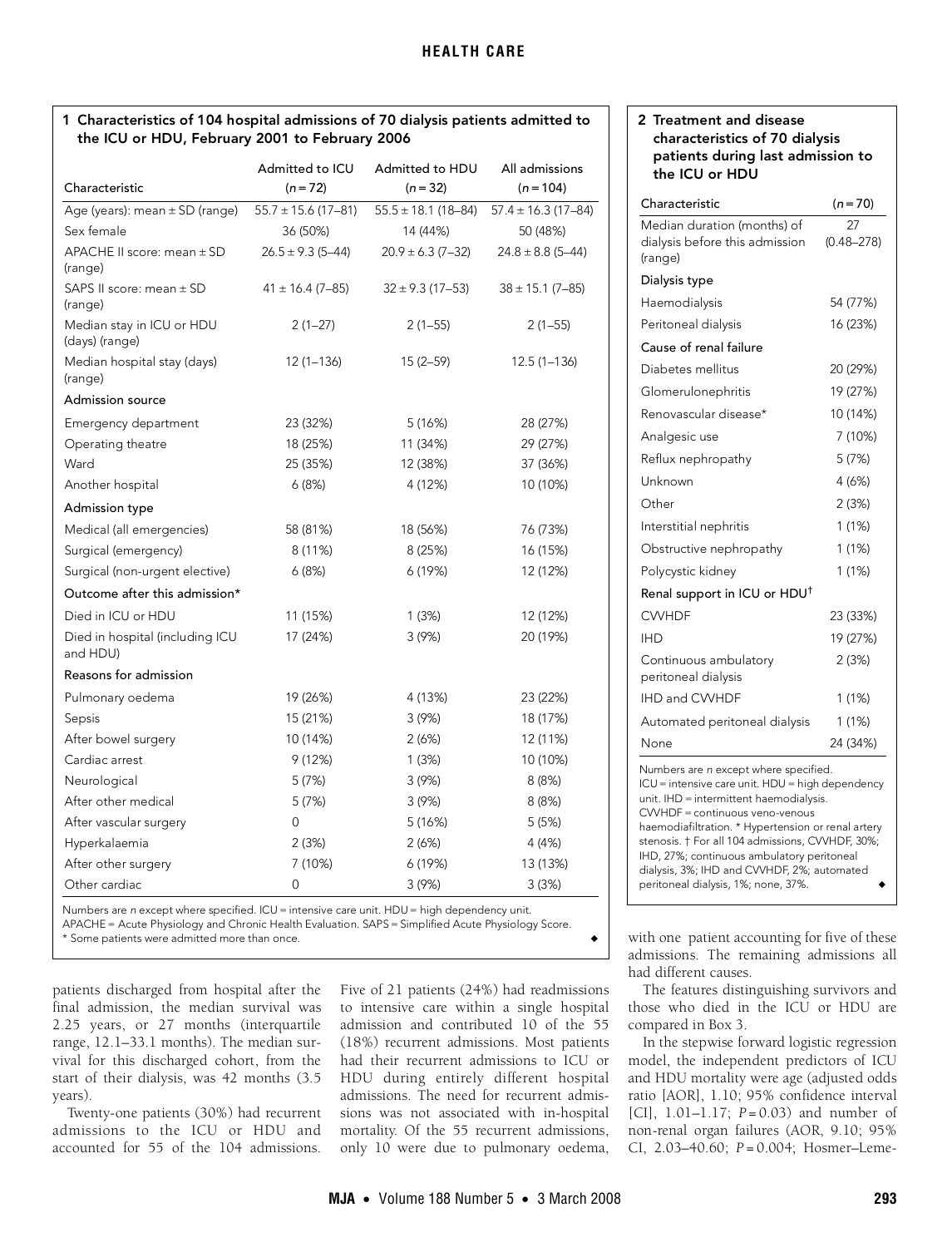| 3 Patient and treatment characteristics of 70 patients during their last admissions to the ICU or HDU, and survival, by |  |  |
|-------------------------------------------------------------------------------------------------------------------------|--|--|
| univariate analysis                                                                                                     |  |  |

| Characteristic                               | Survived<br>$(n = 58)$ | Died<br>$(n = 12)$  | All patients<br>$(n = 70)$ | P       |
|----------------------------------------------|------------------------|---------------------|----------------------------|---------|
|                                              |                        |                     |                            |         |
| Sex, female                                  | 26 (44%)               | 8 (67%)             | 34 (48%)                   | 0.17    |
| APACHE II score: mean ± SD                   | $25 \pm 8.6$           | $30.8 \pm 8.3$      | $26.1 \pm 8.9$             | 0.05    |
| SAPS II score: mean ± SD                     | $39.1 \pm 14.4$        | $52.9 \pm 14.0$     | $41.5 \pm 15.4$            | 0.004   |
| Median body temperature (°C) (range)         | 36.3 (32.0-42.1)       | 35.5 (32.8-39.9)    | 36.3 (32.0-42.1)           | 0.01    |
| Median arterial blood pH (range)             | 7.42 (7.16-7.58)       | $7.26(7.01 - 7.53)$ | 7.39 (7.01-7.58)           | 0.003   |
| Diabetes mellitus                            | 26 (44%)               | 5 (41%)             | 31 (44%)                   | 0.84    |
| Sepsis                                       | 11 (19%)               | 5 (42%)             | 16 (23%)                   | 0.09    |
| Cardiovascular system failure                | 16 (28%)               | 7 (58%)             | 23 (33%)                   | 0.04    |
| Liver system failure                         | 1(2%)                  | 1(8%)               | 2(3%)                      | 0.32    |
| Respiratory system failure                   | 25 (43%)               | 10 (83%)            | 35 (50%)                   | 0.01    |
| Central nervous system failure               | 7 (12%)                | 6(50%)              | 13 (19%)                   | 0.002   |
| Mechanical ventilation: non-invasive         | 8 (14%)                | 1(8%)               | 9(13%)                     | > 0.99  |
| Mechanical ventilation: invasive             | 22 (38%)               | 8 (67%)             | 30 (43%)                   | 0.11    |
| Median ventilation duration (hours)          | 36                     | 12                  |                            | 0.03    |
| Admission for surgery (emergency)            | 12 (21%)               | 2(17%)              | 14 (20%)                   | 0.75    |
| Admission for surgery (elective)             | 6(10%)                 | $0(0\%)$            | 6(8%)                      | 0.58    |
| Use of vasoactive drugs                      | 16 (28%)               | 7 (58%)             | 23 (32%)                   | 0.04    |
| Admission PaO <sub>2</sub> /FIO <sub>2</sub> |                        |                     |                            | 0.02    |
| < 50                                         | 20 (35%)               | 8 (67%)             | 28 (40%)                   |         |
| $50 - 250$                                   | 10 (17%)               | 3(25%)              | 13 (19%)                   |         |
| > 250                                        | 28 (48%)               | 1(8%)               | 29 (41%)                   |         |
| Number of organ failures (non-renal)         |                        |                     |                            | < 0.001 |
| 0                                            | 26 (44%)               | $0(0\%)$            | 26 (37%)                   |         |
|                                              | 16 (28%)               | 2(17%)              | 18 (26%)                   |         |
| 2                                            | 15 (26%)               | 8 (67%)             | 23 (33%)                   |         |
| 3                                            | 1(2%)                  | 2 (17%)             | 3(4%)                      |         |

dependency unit. APACHE = Acute Physiology SAPS = Simplified Acute Physiology Score.

show goodness of fit  $\chi^2$ = 9.94; *P* = 0.27). The independent predictors of hospital mortality were also age (AOR, 1.08; 95% CI, 1.02– 1.15; *P =* 0.007) and number of organ failures (AOR, 3.30; 95% CI, 1.42–7.63; *P =* 0.005). Patients admitted for pulmonary oedema had a lower in-hospital mortality than patients admitted for other reasons (AOR, 0.05; 95% CI, 0.03–0.78; *P =* 0.03; Hosmer–Lemeshow goodness of fit  $\chi^2$ =10.99; *P =* 0.20).

Of the 12 patients dying in the ICU or HDU, nine received mechanical ventilation. The median time to death after admission for the 12 patients was 18 hours (range, 3– 203 hours). Seven of these patients had limitations placed on their therapy in the event of further deterioration because of their perceived poor prognosis. Of the

remaining five patients who died despite active therapy, only one patient deteriorated and died unexpectedly. None of the electively admitted patients died.

#### **DISCUSSION**

Mortality in the ICU or HDU was 17% and in-hospital mortality was 29%. These may be overestimates, because we used the final admission for calculation, to capture all deaths. The only other Australian study reported 18% ICU mortality and 34% hospital mortality in dialysis patients needing renal replacement therapies, of whom 77% were ventilated. As a result, they were likely to be sicker than our group.<sup>[2](#page-3-1)</sup> Of our 104 admissions, 88% were through emergency and 27% followed surgery. Thirty-seven per

cent of patients did not require dialysis during their last critical care stay.

The crude mortality for dialysis patients is comparable to that of other critical care patient groups, such as those with severe sepsis  $(26.5\%)^6$  $(26.5\%)^6$  $(26.5\%)^6$  and acute renal failure  $(39.5\%)^7$ 

As in other studies of dialysis patients, the independent predictors of ICU and hospital mortality were age and the number of organ failures.[3](#page-3-2)[,8,](#page-3-9)[9](#page-3-10) Patients who died in the ICU or HDU had a shorter duration of invasive ventilation and lower core temperatures. This is probably explained by the severity of their underlying illness, as the median time to death was 18 hours, with seven of the 12 patients who died having limitations placed on their therapy. This suggests that dying dialysis patients are relatively easily identified and consume fewer resources.